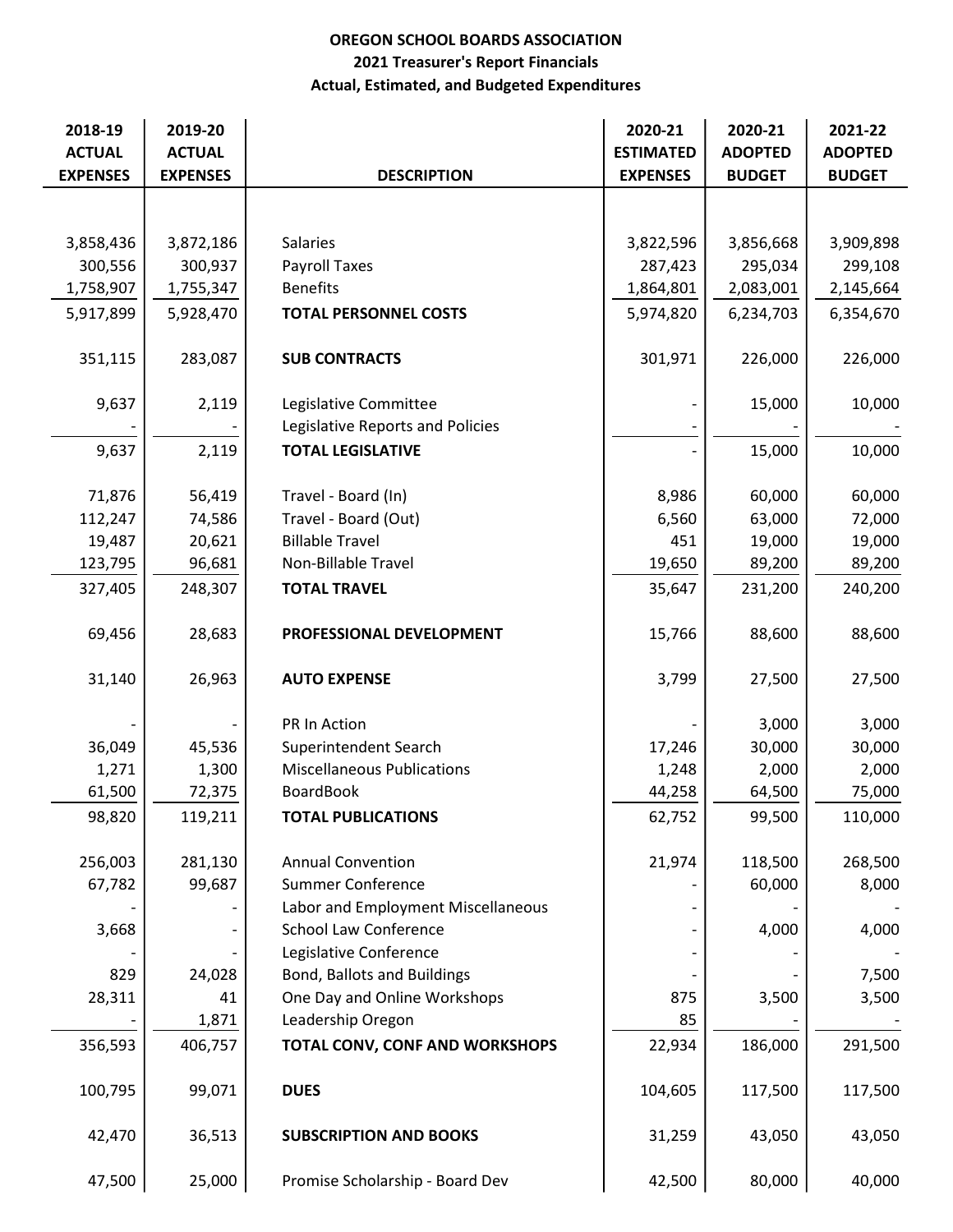| 109,568   | 121,510   | Special Projects - Board of Directors | 2,616     | 25,000    | 25,000  |
|-----------|-----------|---------------------------------------|-----------|-----------|---------|
| 852,175   | 75,335    | Legislative Advocacy                  |           |           |         |
| 10,674    | 6,049     | <b>Board Members of Color Caucus</b>  | 3,740     | 40,000    | 40,000  |
| 500,000   | 500,000   | <b>Forecast 5 Analytics</b>           | 500,000   | 500,000   | 250,000 |
| 20,000    | 20,000    | <b>Continuing Partnerships</b>        | 10,000    | 25,000    | 20,000  |
|           | 91,672    | <b>Investment Manager</b>             | 195,052   | 165,000   | 165,000 |
| 12,000    | 11,000    | <b>Building Reserve</b>               | 12,000    | 12,000    | 12,000  |
| 115,257   | 112,490   | <b>Building Expense</b>               | 137,820   | 140,000   | 140,000 |
| 45,507    | 73,732    | Legal Fees                            | 88,000    | 50,000    | 50,000  |
| 10,724    | 10,997    | Internet                              | 10,209    | 12,000    | 12,000  |
|           |           | Contingency                           |           | 25,000    | 25,000  |
| 1,723,405 | 1,047,785 | <b>TOTAL OTHER</b>                    | 1,001,937 | 1,074,000 | 779,000 |
|           |           |                                       |           |           |         |
|           |           |                                       |           |           |         |
|           |           |                                       |           |           |         |